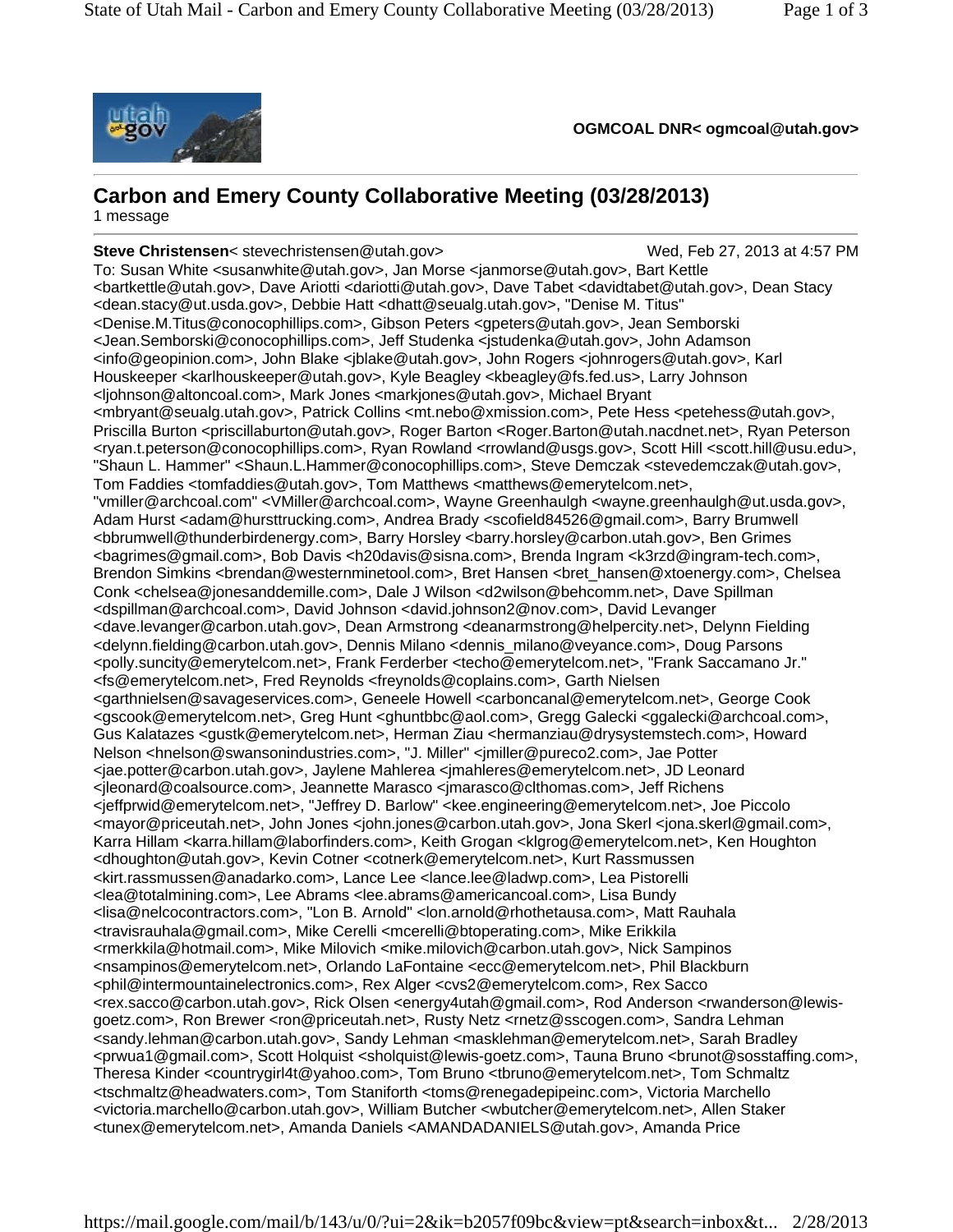<clawsontown@etv.net>, Amanda Richard <arichard@archcoal.com>, April Abate <APRILABATE@utah.gov>, Austin Belcher <ABelcher2@archcoal.com>, Brad Giles <cvssd877@etv.net>, Brandi Ivie <pss@etv.net>, Bruce Wilson <br/> <br/>homety.net>, charles reynolds <charles.reynolds@hiawathacoal.com>, Chris Hansen <chansen@archcoal.com>, Chuck Semborski <Charles.Semborski@pacificorp.com>, Clyde Magnuson <magunson@etv.net>, Cody Allred <cody.allred@pacificorp.com>, Corey Heaps <cheaps@rhinolp.com>, Craig Johansen <JT@etv.net>, Dale Fillmore <eaoservices2@etv.net>, Dana Dean <DANADEAN@utah.gov>, Daniel Gunnell <daniel.gunnell@ut.nacdnet.net>, Daron Haddock <daronhaddock@utah.gov>, Darrel Leamaster <cvssd@etv.net>, "darrel@etv.net" <darrel@etv.net>, darren olsen <dgolsen@fs.fed.us>, David Hibbs <dhibbs@coalsource.com>, David Horsley <davidhorsley@utah.gov>, Dennis Oakley <dennis.oakley@pacificorp.com>, dennis ware <dware@foundationcoal.com>, Dodd Wilstead <whiskeydodd@yahoo.com>, Elliot Finley <efinley@efinley.com>, Erik Petersen <petersen@relia.net>, Gary Kofford <gary@co.emery.ut.us>, Hilary Gordon <mayor@huntingtonut.com>, Ingrid Campbell <ingridcampbell@utah.gov>, "J.D. Wickman" <sinbadconst@gmail.com>, Jack Stoyanoff <northemery@etv.net>, Jacob Sharp <jsharp@etv.net>, James Owen <jamesowen@utah.gov>, James Sherman <evolutiondiesel@hotmail.com>, jaren jorgensen <JJorgensen@rhinolp.com>, Jay Humphrey <jay@ewca.org>, Jay Marshall <jmarshall@coalsource.com>, Jeff Horrocks <jeff@co.emery.ut.us>, Jeffrey Brower <jeffrey\_brower@blm.gov>, JoAnn Behling <ferroncity@ferroncity.org>, Jodi Christensen <jodi.christensen@ut.nacdnet.net>, Joe DiBenedetto <jndibenedetto@fs.fed.us>, Joe Helfrich <JOEHELFRICH@utah.gov>, John Baza <johnbaza@utah.gov>, John Gefferth <JohnGefferth@consolenergy.com>, john healy <jhealy@fs.fed.us>, Jonathan Johansen <jonathan@jandtengineering.com>, Josh Wilson <joshw@nielsonconstruction.com>, JR Nelson <jrnelson@co.emery.ut.us>, Judy Ann Scott <pignut@etv.net>, Ken Fleck <ken.fleck@pacificorp.com>, Ken Hoffman <KENHOFFMAN@utah.gov>, Ken May <kmay@archcoal.com>, Kent Petersen <kjpete@etv.net>, Kirt Rasmussen <delenafish@etv.net>, Kit Pappas <kit@emerytelcom.net>, lanna sudweeks <lsudweeks@fs.fed.us>, Laren Huntsman <laren.huntsman@pacificorp.com>, Laurie Pitchforth <pitchforth@co.emery.ut.us>, Leroy Mead <LEROYMEAD@utah.gov>, Lois Stofko <standardlabs@emerytelecom.net>, Marc Stilson <MARCSTILSON@utah.gov>, Marilyn Rosquist <hcic\_@etv.net>, mark reynolds <mreynolds@etv.com>, Mark Stanley <markstanley@consolenergy.com>, Mike Davis <mdavis@archcoal.com>, Mike Herkimer <mherkimer@utah.gov>, Mike McCandless <mikem@co.emery.ut.us>, Mistie Christiansen <betterhorse@yahoo.com>, Mistie Christiansen <mistie@emerytown.com>, Morris Sorenson <ronnie@etv.net>, Nathan Darnall <Nathan\_Darnall@fws.gov>, Neal Peacock <mayor@castledalecity.org>, Pat Brady <grcity@etv.net>, Pat Jones <pj\_jones49@yahoo.com>, Patsy Stoddard <editor@ecprogress.com>, Peter Behling <PeterBehling@consolenergy.com>, "ray@co.emery.ut.us" <ray@co.emery.ut.us>, Rick Wilde <RICKWILDE@utah.gov>, Roger Barton <Roger.Barton@ut.nacdnet.net>, Ross Hinkins <rhinkins@etv.net>, Scott Child <scott.child@pacificorp.com>, Sherrel Ward <sherrelward@yahoo.com>, "Sonja F. Wallace" <swallace@utah.gov>, Stan Mathis <CCCIC@etv.net>, Steve Barton <aokcpa@etv.net>, "Steve\_Falk@blm.gov" <Steve\_Falk@blm.gov>, "Steve\_Rigby@blm.gov" <Steve\_Rigby@blm.gov>, sue wiler <swiler@blm.gov>, "SWRigby@blm.gov" <SWRigby@blm.gov>, Ted Curtis <ted.curtis@pacificorps.com>, Thomas W Lloyd <twlloyd@fs.fed.us>, Tony Lemieux <road\_hog63@yahoo.com>, Tracy Behling <tfbehling@hotmail.com>, vaughn hughes <vaughnhughes@blm.gov>, Verla Jensen <clevelandtown@etv.net>, Buckie Stanley <buckie.stanley@anadarko.com>, "Clark L. Thayn" <clarkthayne@yahoo.com>, Garth Frandsen <garthfrandsen@gmail.com>, Gus Marinos <arctab@emerytelcom.net>, Jim Felton <jfelton@billbarrettcorp.com>, Mark McMilliam <mm@carrollengineeringco.com>, Shain Stoddard <sstoddard@attcotrucking.com>, Tony Arbaney <tarbaney@drysystems.com>, Christine Watkins <cwatkins@le.utah.gov>, David Hinkins <dhinkins@le.utah.gov>, Patrick Painter <ppainter@le.utah.gov>, OGMCOAL DNR <ogmcoal@utah.gov>

#### Good afternoon,

I'm writing to remind folks that the next Carbon and Emery County Collaborative Meeting will be held on March 28th, 2013 at 10:00 am (See attached agenda). The meeting will be held in Castle Dale at the Emery County Courthouse (Swell Conference Room- 2nd floor).

I've also attached our annual Public Outreach letter for the evaluation of the Utah Coal Regulatory Program (State Program). Each year, the Division of Oil, Gas and Mining and the Office of Surface Mining jointly evaluate the State Program. As part of that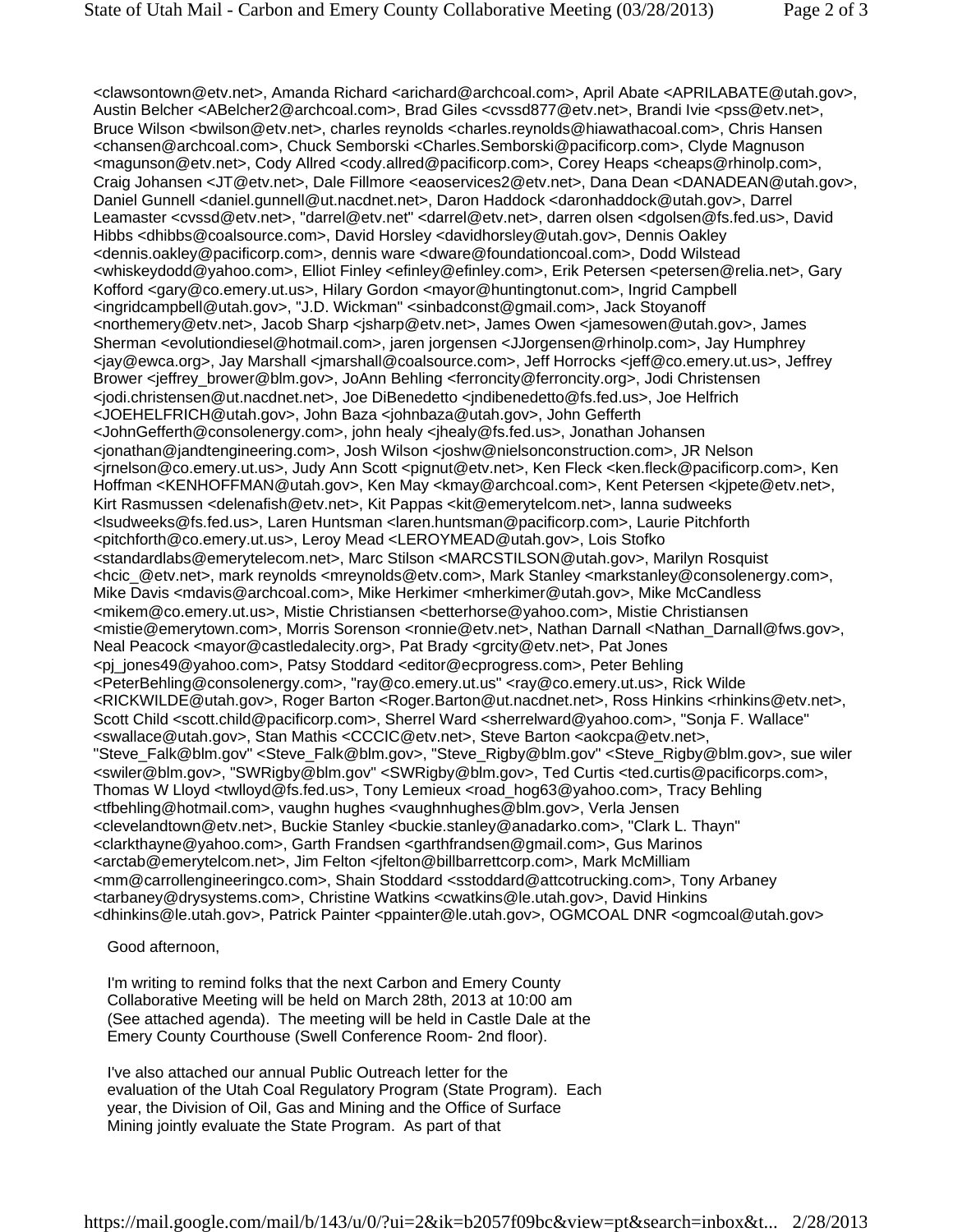evaluation, public comment/input is requested. See the attached letter for more information.

I look forward to seeing you on March 28th.

Regards, Steve

-- Steve Christensen Utah Division of Oil, Gas and Mining 1594 W North Temple, Suite 1210 Salt Lake City, Utah 84116 (801) 538-5350 stevechristensen@utah.gov

### **2 attachments**

**CarbEmCollab Mtg Agenda 03\_28\_2013.docx** 28K

**DOGM Outreach Letter 2013.pdf** 108K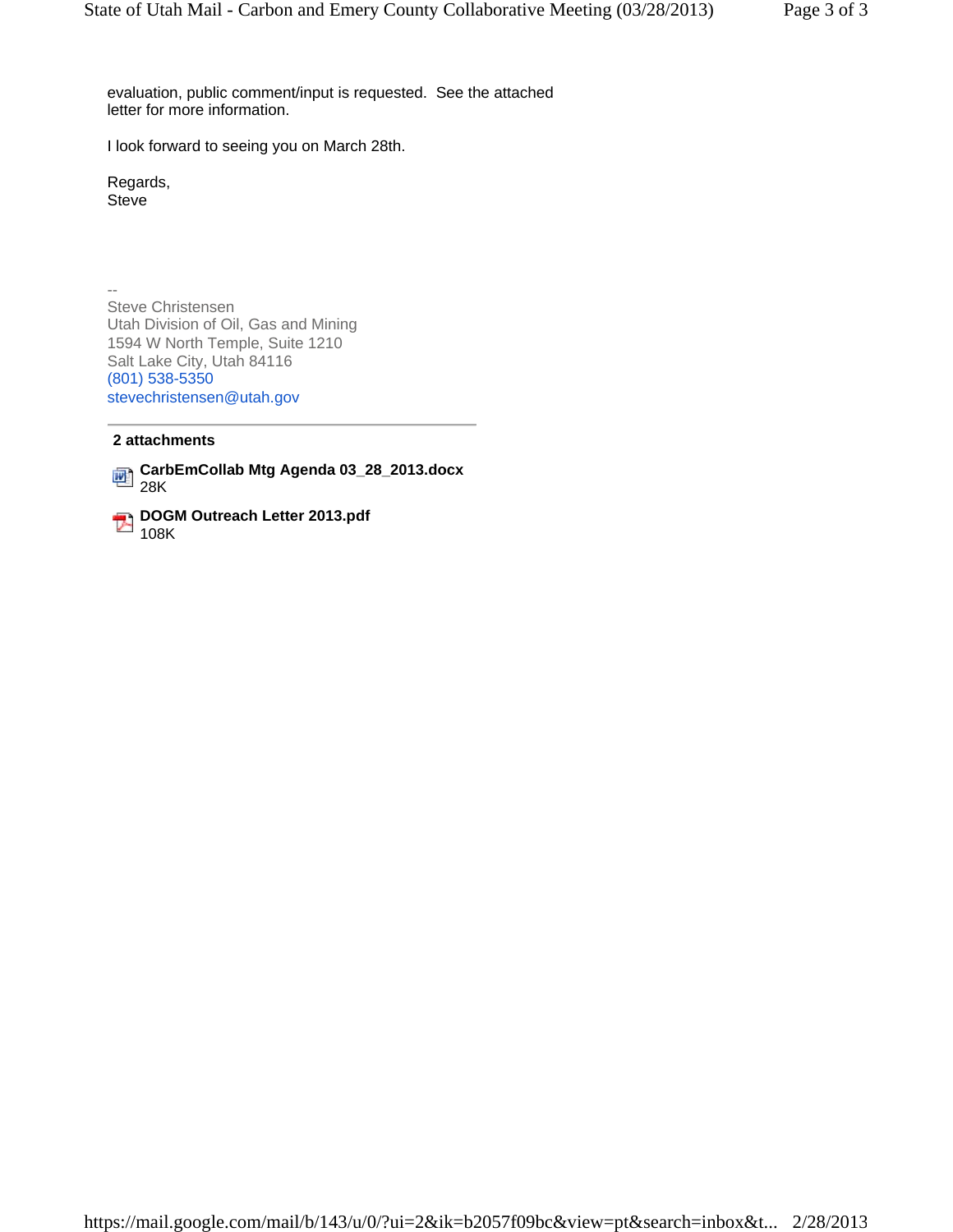# **Carbon and Emery County Collaborative Meeting Division of Oil, Gas and Mining**

**Emery County Courthouse The Swell Conference Room 95 East Main, Castle Dale, UT March 28th, 2013 10:00 – 11:30 AM** 

- 1. **Welcome and Introductions** Steve Christensen, Division of Oil, Gas and Mining (5-10 minutes)
- 2. **UGS Work on the Manning Canyon Shale Play in Central Utah** David Tabet, Utah Geologic Survey (20 minutes)
- 3. **Crandall Canyon Mine Water Discharge Update** Ken Hoffman, Division of Oil, Gas and Mining (20 minutes)
- **4. 10-15 Minute Break**
- 5. **Mining on the Swell** Jan Morse, Division of Oil, Gas and Mining (20 minutes)
- 6. **Next Meeting** Price, UT

Suggestions for Meeting/Agenda Items: Please contact Steve Christensen stevechristensen@utah.gov (801) 538-5350 or Susan White susanwhite@utah.gov (801) 538-8727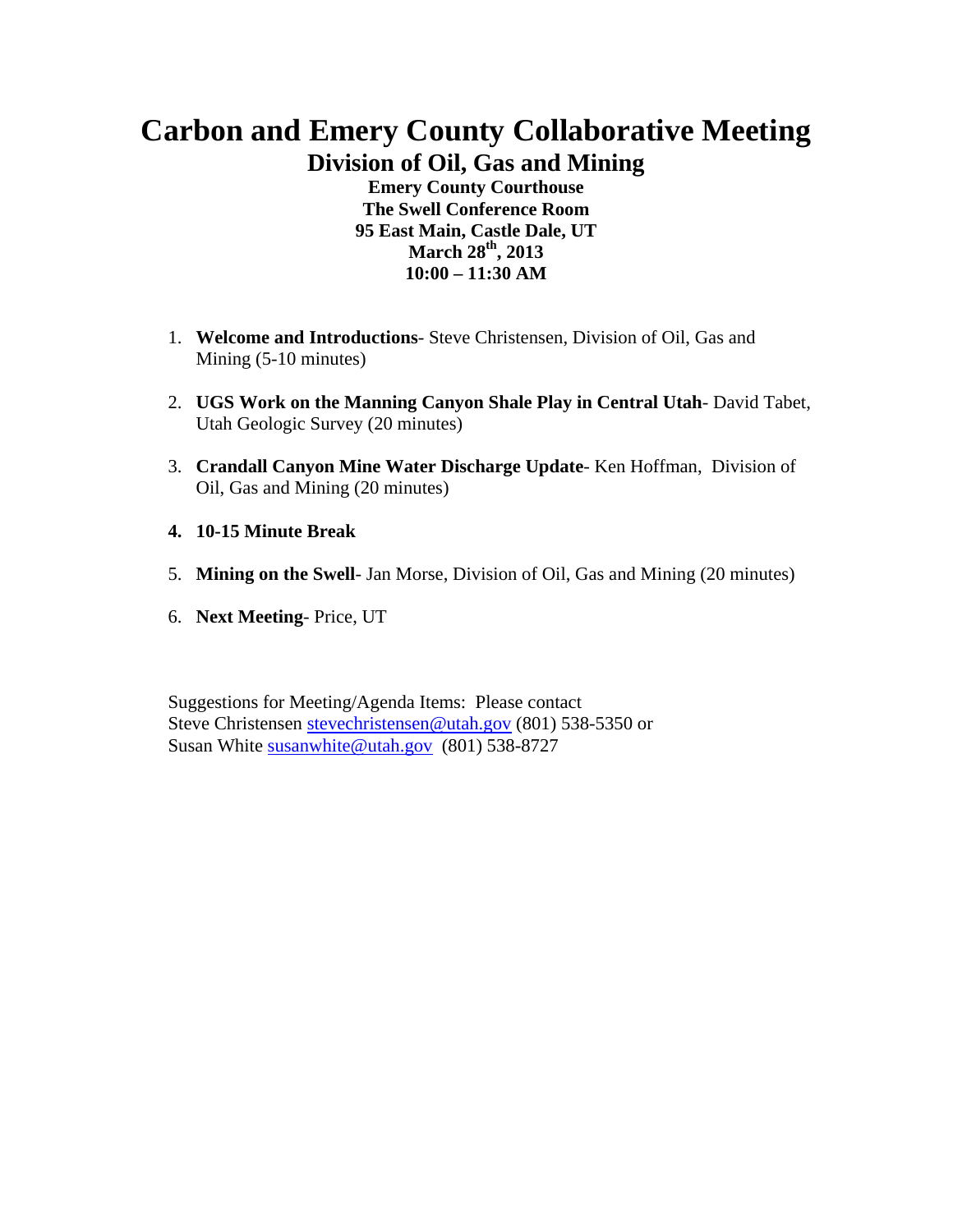

**State of Utah** 

DEPARTMENT OF NATURAL RESOURCES

MICHAEL R. STYLER **Executive Director** 

**GARY R. HERBERT** Governor

**GREGORY S. BELL** Lieutenant Governor

Division of Oil, Gas and Mining

**JOHN R. BAZA Division Director** 

February 26, 2013

### Subject: Public Outreach for the Evaluation of the Utah Coal Regulatory Program (Division of Oil, Gas and Mining & Federal Office of Surface Mining)

Dear Carbon & Emery Collaborative Group:

Each year the Utah Division of Oil, Gas and Mining (DOGM) and the United States Department of the Interior, Office of Surface Mining Reclamation and Enforcement (OSM), jointly evaluate DOGM's program that regulates coal mining in Utah. We determine how effectively DOGM is (1) ensuring that land reclamation on coal mines is contemporaneous and successful, (2) preventing offsite impacts to lands and waters adjacent to coal mine permit areas, and (3) providing service to its customers. Our evaluation process includes the selection of specific coal mining and land reclamation topics to evaluate these criteria.

We are requesting your comments on OSM's oversight process, your recommendations for evaluation topics, and suggestions for improving our future Annual Reports. Recommendations for evaluation topics should be geared towards determining how effective DOGM's program is in ensuring successful contemporaneous reclamation, preventing offsite impacts, and providing customer service. Our next oversight evaluation period is from July 1, 2013, through June 30, 2014.

At the end of each evaluation period, OSM writes a report that addresses DOGM's effectiveness in implementing its coal regulatory program. The Annual Evaluation Summary reports are accessible through the OSM website at: http://odocs.osmre.gov/. These reports may also be found on the DOGM website at http://linux1.ogm.utah.gov/WebStuff/wwwroot/coal/annual.html.

If you have any suggestions or questions on the annual evaluation process, please contact us by March 30, 2013. You may e-mail your suggestions to Daron Haddock, DOGM, at daronhaddock@utah.gov, telephone (801) 538-5325, Howard Strand, OSM, at hstrand@osmre.gov, telephone (303) 293-5026, or mail us a letter at the addresses shown below.



 $\tilde{a}$